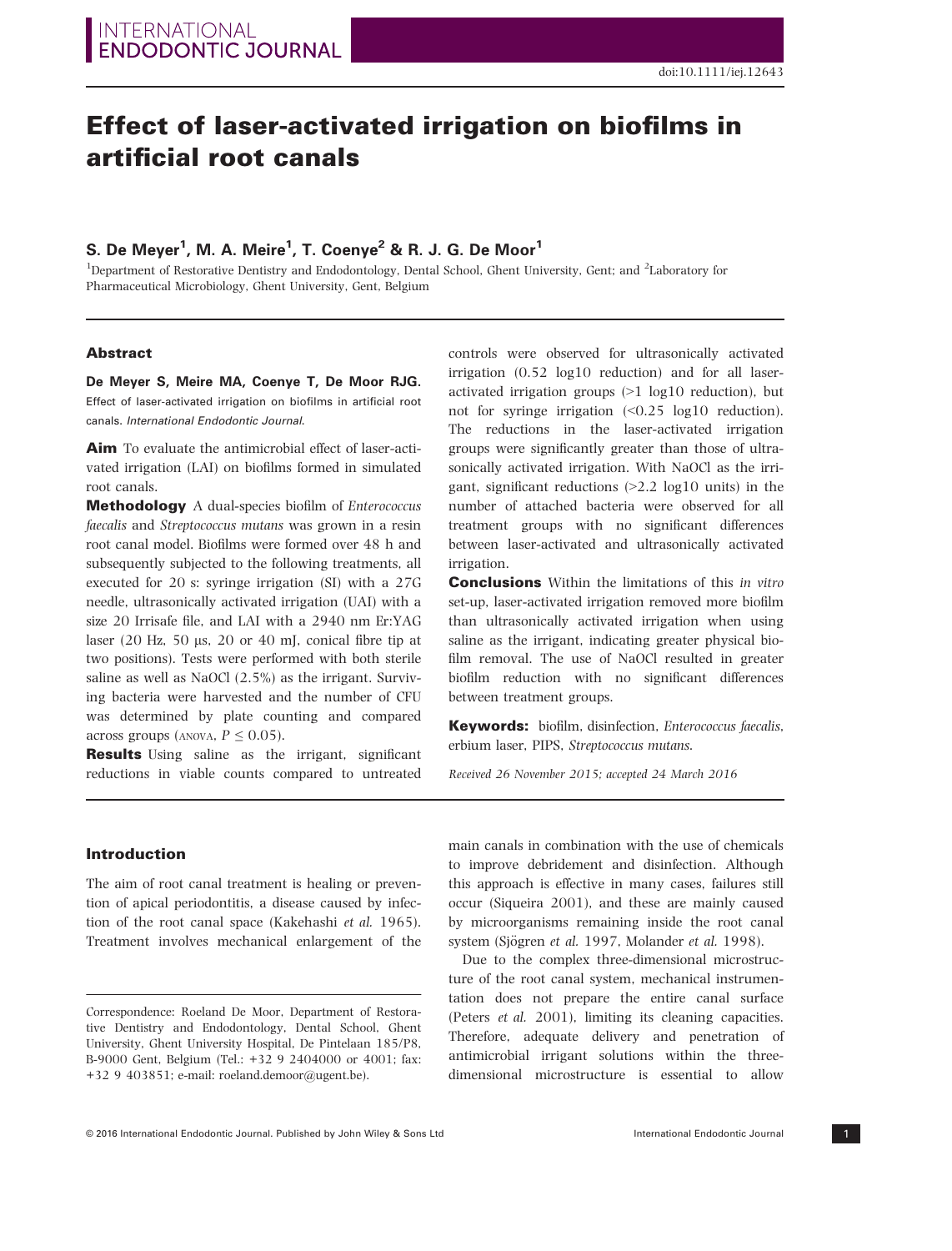efficient debridement and disinfection (Paque et al. 2011). Traditional root canal irrigation with a syringe-needle combination often fails in this respect (Wu & Wesselink 2001, Boutsioukis et al. 2009). A small but important number of bacteria may remain in the canals after conventional irrigation, even after apical enlargement (Falk & Sedgley 2005). Irrigant activation techniques have therefore been suggested to improve irrigant distribution in the canal system and increase irrigation effectiveness (Gu et al. 2009) and any such techniques or devices have been reported.

Ultrasonically activated irrigation (UAI) refers to the activation of irrigants through an oscillating noncutting file placed in the prepared root canal. Its efficacy has been demonstrated in numerous studies (Sabins et al. 2003, Lee et al. 2004). Although cavitational effects have been observed with UAI (Jiang et al. 2011), its main cleaning action is attributed to acoustic microstreaming. Ultrasonic activation of the irrigant combined with the intermittent flush method produces a cumulative effect over three refreshment/ activation cycles (van der Sluis et al. 2010).

Laser-activated irrigation (LAI) has been introduced as an alternative technique for activation of root canal irrigants. The cleaning mechanism of LAI depends on rapid fluid motion in the canal as a result of expansion and implosion of vapour bubbles at the fibre tip caused by the pulsed laser operation, a pure cavitation phenomenon (Blanken & Verdaasdonk 2007, Matsumoto et al. 2011). In addition, shock waves (Esenaliev et al. 1993) and secondary cavitation bubbles are believed to contribute to the cleaning action. It is very important that the wavelength of the laser used for LAI is in line with the resonance frequency of water to obtain an optimal absorption of the laser beam by the irrigant. The Er:YAG laser (Erbium, Yttrium-Aluminium-Garnet) emitting at 2940 nm and the Er,Cr:YSGG laser (Erbium; Chromium, Yttrium-Scandium-Gallium-Garnet) emitting at 2780 nm, are both suitable for LAI, since these wavelengths are close to the absorption peak of water (Wieliczka et al. 1989, Meire et al. 2014). The effect of LAI is further influenced by laser characteristics such as pulse length, pulse energy, pulse frequency, laser tip design and position.

LAI with erbium lasers has been shown in vitro to be more effective than conventional (syringe-based) and ultrasonically activated irrigation in terms of removal of debris from artificial (De Moor et al. 2009, 2010, de Groot et al. 2009, Arslan et al. 2014) or

true (Lloyd et al. 2014) root canal irregularities as well as for smear layer removal in the apical part of the canal (George et al. 2008, Peeters & Suardita 2011, Divito et al. 2012, Guidotti et al. 2014).

Because the action of the irrigant induced by LAI is extremely turbulent, improved removal of microorganisms and biofilm from the canal system is to be expected by a purely physical effect. In addition, a chemical effect seems to play a role as well. Macedo et al. (2010) found an increased reaction rate of NaOCl upon activation by a pulsed erbium laser. The effect of the laser was stronger than that of UAI in this respect.

Several studies have investigated the antimicrobial effect of LAI. In terms of microbiological reduction, Peters et al. (2011) noticed that LAI generated more negative bacterial samples than ultrasonic irrigation of 6% NaOCl in root canals with an ex vivo-grown biofilm. Ordinola-Zapata et al. (2014), using a similar setup, observed significant better biofilm removal from biofilm-covered dentine blocks with LAI. On the contrary, Pedulla et al. (2012) found no significant difference in disinfection between conventional syringe irrigation and laser activation of 5% NaOCl in artificially contaminated root canals. Christo et al. (2015), using an Er;Cr:YSGG laser, found no better disinfection with LAI over syringe irrigation in an infected tooth model.

It is difficult to synthetize the results of the above-mentioned studies because of differences in methodology. For example, the biofilm model, the type of irrigant (saline, NaOCl), its concentration (between 1 and 6% NaOCl), the laser wavelength (2780 vs. 2940 nm), laser parameters (pulse energy, pulse frequency, position of fibre tip, irradiation time) vary amongst these studies.

By using NaOCl, a disinfectant, as an irrigant, the intracanal bacterial load is reduced both in a chemical and physical way. Because the action of the irrigant induced by LAI is extremely turbulent, it is interesting to know the purely physical effect of LAI on the removal of microorganisms. This is possible by using an irrigant that is not antimicrobial. It is hypothesized that the turbulent action of the irrigant induced by LAI results in better biofilm removal than traditional (syringe-based) and ultrasonically activated irrigation.

The purpose of this in vitro study was to evaluate the antimicrobial effect (physical as well as chemical) of UAI and different LAI protocols on intracanal biofilms.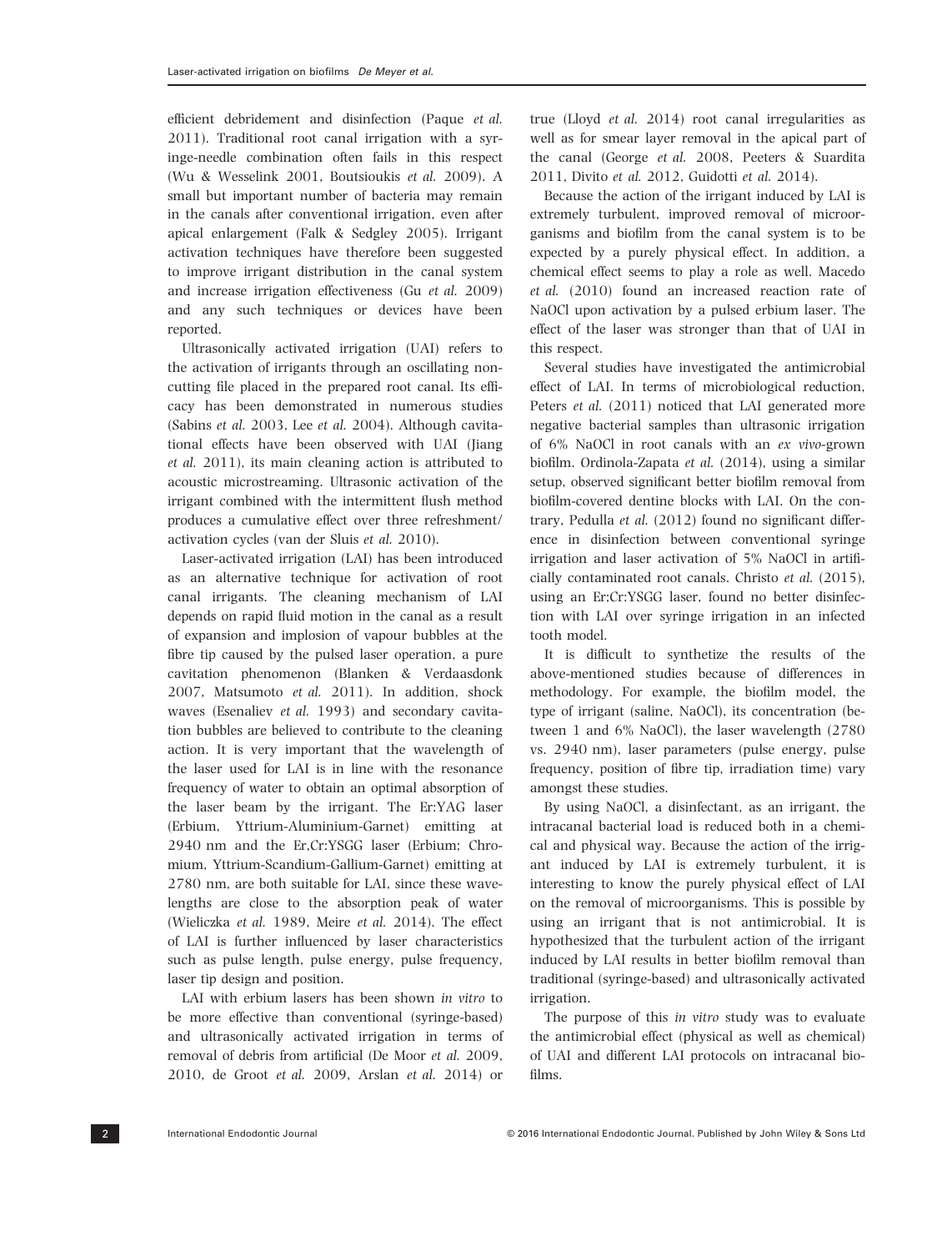# Materials and methods

### Root canal model

A resin root canal model was used to grow the biofilms (Fig. 1). The model is made up of five simulated root canals, each with a coronal reservoir resembling a pulp chamber. The model consists of two halves with the section through the centre of the canals. Both halves can be readjusted by means of a pin and hole guidance. The artificial root canals are 15 mm in length, with a taper of 6% and an apical diameter of 400 µm. The apical terminus of each canal was sealed. The models were sterilized in sodium hypochlorite 2.5% for 30 min and ethanol 70% for another 30 s. The two halves were reassembled and fixed with a clip after application of a silicone gel (Dow Corning High Vacuum Grease, Dow Corning Corporation, Midland, MI, USA) on the contact area in order to prevent fluid leakage.





Figure 1 The resin root canal model.

#### Dual-species biofilm

The test species were Enterococcus faecalis (strain ATCC 10541) and Streptococcus mutans (strain LMG 14558). The bacteria were taken from a frozen stock culture, streaked onto brain–heart infusion (BHI) agar plates, and cultivated for 24 h at 37 °C. Cultures were conserved on BHIA at 4 °C and subcultured on a regular basis. Prior to each experiment, single colonies were inoculated into BHI broth and grown overnight at 37 °C. Cell suspensions were adjusted spectrophotometrically to an optical density (OD; 600 nm) of 0.2 to ensure equal bacterial inocula for each experiment. These suspensions were further diluted 1/1000 and 1/10.000 for S. mutans and E. faecalis respectively. As a result, the number of bacteria was approximately  $10^4$  cells  $mL^{-1}$ . Each artificial root canal was inoculated with a 1 : 1 mixture of both cell suspensions. The canals were filled to the level of the canal entrance. The inoculated resin blocks were put in a plastic vessel and incubated in a humid environment at 37 °C.

Initially, incubation times of 48, 72 and 168 h (7 days) were tested. Based on these results, an incubation time of 48 h was used for the remainder of the experiments.

### Test groups

After 48 h of incubation, the BHI suspension was aspirated with a 30 gauge endodontic needle placed at the canal terminus with the intention to remove nonattached cells. In order to confirm the presence of a biofilm, five samples were inoculated for 15 min with Live/Dead® fluorescent staining (BacLight $T^M$  Bacterial Viability Kit, Molecular Probes, Eugene, OR, USA). The canal wall was then visualized by fluorescence microscopy (magnification  $40\times$ ). The canals and the coronal reservoir of the remainder blocks were then filled with irrigant, and the models were assigned to the different treatment groups as follows:

- The positive control group received no further treatment.
- In the syringe irrigation group, irrigation was performed using a 27 gauge endodontic needle placed 1 mm short of the working length. Each root canal was irrigated with 3 mL of the irrigant with a steady flow rate of 0.3 mL per second.
- In the UAI group, the irrigant was ultrasonically activated using a noncutting size 20 file (Irrisafe, Satelec Acteon, Mérignac, France) driven by an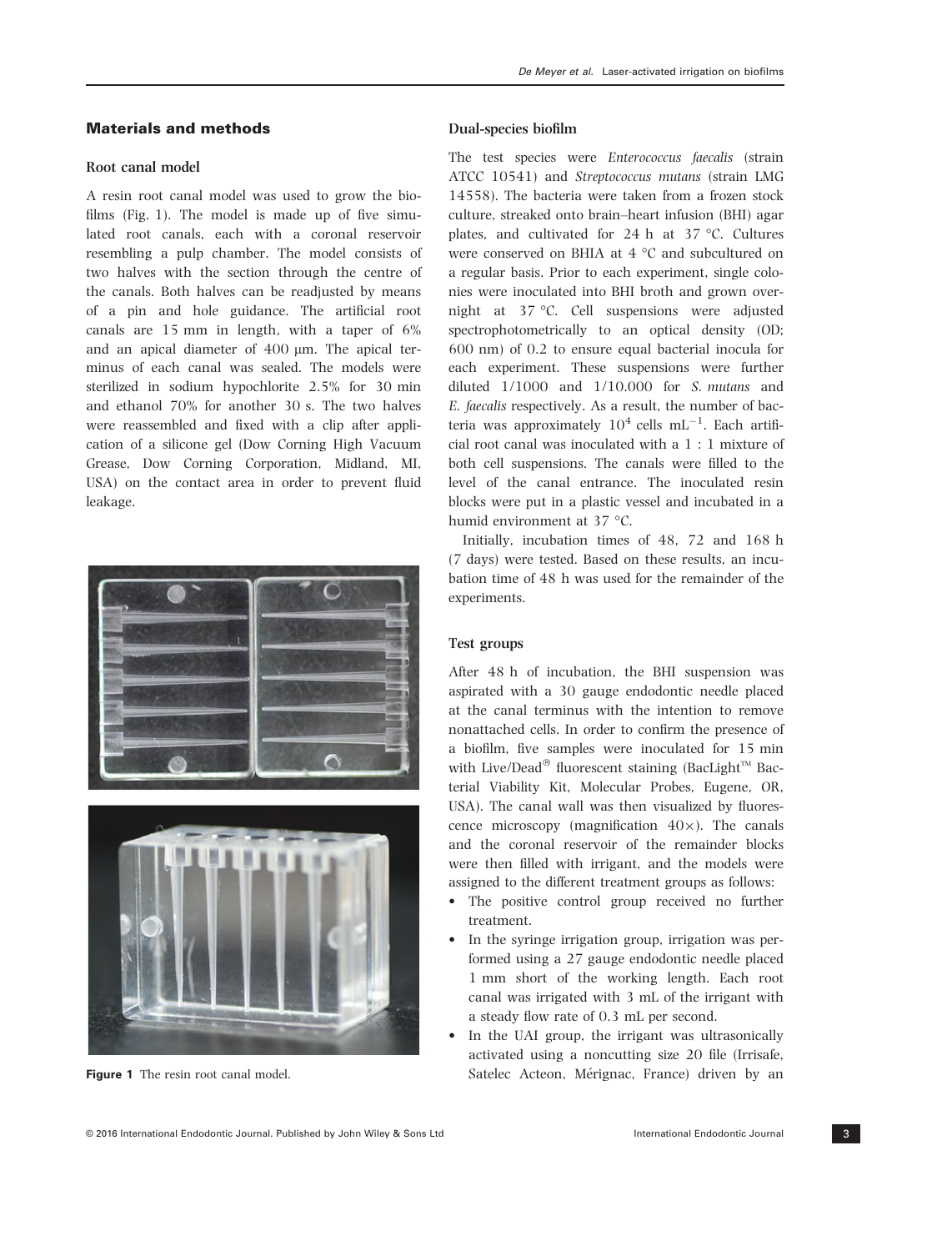ultrasonic device (Suprasson Pmax Newtron, Satelec) at 50% power for 20 s, 1 mm from the working length.

Irrigant activation in the next groups was accomplished by using an Er:YAG laser (AT Fidelis, Fotona, Ljubljana, Slovenia) with a wavelength of 2940 nm. The laser was equipped with a hand piece (R14-PIPS, Fotona) holding a conical  $400$ -µm fibre tip, 14 mm in length (X-pulse 400/14). The air and water spray was turned off. In order to avoid depletion of the pulp chamber, irrigant was added during activation, ensuring the presence of irrigant in the pulp chamber at all times.

- In group LAI 1, a conical fibre tip  $(X$ -pulse 400/ 14) was held at the canal entrance and activated for 20 s. The pulse energy was 20 mJ, the frequency 20 Hz and the pulse length 50  $\mu$ s.
- Laser-activated irrigation in group LAI 2 was performed as in group LAI 1, but the pulse energy was set at 40 mJ.
- In group LAI 3, LAI was performed as in group LAI 1, but the laser tip was held 6 mm from the working length.

All experiments were executed with both sterile saline  $(0.85\%$  [w/v] NaCl) and NaOCl  $(2.5\%)$  as the irrigant. At least six blocks per treatment group were tested per experimental run and at least two runs were carried out, yielding a total of at least 12 blocks (60 artificial root canals) per treatment group.

#### Quantification of surviving bacteria

After treatment, the irrigant was aspirated with a 30 gauge endodontic needle, with the intention to remove nonattached cells. Each block was then disassembled and both halves were put in 10 mL of sterile saline. In the groups treated with NaOCl as the irrigant, the resin blocks were put in 10 mL of 2.5% sodium thiosulfate to inactivate any remaining NaOCl. Remaining cells were detached by a combination of sonication and vortex mixing (three cycles of 30 s each). Serial tenfold dilutions were made  $(10^{-1}$ to  $10^{-6}$ ) in sterile saline of which 1 mL was plated (pour plate method) on both BHI agar (BHIA) and an Enterococcus-selective BHI agar (BHI agar with added NaOH resulting in a pH of 9.6). The latter had been developed and tested to allow growth of E. faecalis and prohibit S. mutans growth (data not shown). After incubation, colonies were counted and mean numbers of CFU (colony-forming units) in each group were calculated and compared.

#### Statistical analysis

CFU counts were logarithmically transformed to normalize the data prior to statistical analysis. Data analysis was performed using one-way ANOVA with post hoc Games-Howell test (SPSS Inc, Chicago, IL, USA). The level of significance was set at 0.05.

# **Results**

# Influence of incubation time on biofilm formation in the root canal model

Table 1 shows the number of recovered cells after incubation of the blocks for 48, 72 and 168 h (7 days). There was no significant difference in number of E. faecalis and S. mutans cells recovered at 72 h compared to 48 h ( $P = 1.00$ ). However, significantly less cells were recovered after 168 h  $(P \le 0.024)$ . Based on these results, 48 h of incubation was chosen for subsequent experiments. Figure 2 shows representative images of the 48-h biofilm in the model. Both the canal wall and the canal terminus are shown. Cells with an intact membrane are stained green. The walls are covered by large amounts of viable bacteria, confirming the presence of the biofilm.

### Saline irrigant groups

The mean number of recovered bacteria per block (total bacterial load, i.e. both species combined) for different activation regimens of sterile saline is displayed in Table 2. In the control group, at least  $10<sup>7</sup>$  CFU were recovered per block, and *E. faecalis* was found in higher numbers (mean log CFU/block of 7.34) than S. mutans (mean log CFU/block of 5.12). This was observed in all the treatment groups (data not shown).

Compared to the untreated controls, significantly less bacteria ( $P \le 0.001$ ) were observed in the UAI

Table 1 Number of recovered bacteria per resin block for different incubation times

|                                                       |   | Mean log CFU $\pm$ SD |                                                   |  |  |
|-------------------------------------------------------|---|-----------------------|---------------------------------------------------|--|--|
| Incubation time, h n E. faecalis S. mutans Total load |   |                       |                                                   |  |  |
| 48                                                    |   |                       | 3 6.45 $\pm$ 0.23 7.34 $\pm$ 0.50 7.39 $\pm$ 0.47 |  |  |
| 72                                                    |   |                       | 3 $6.15 + 0.83$ $5.70 + 0.73$ $6.28 + 0.37$       |  |  |
| 168                                                   | 3 |                       | $4.05 + 0.39$ $3.93 + 0.55$ $4.30 + 0.77$         |  |  |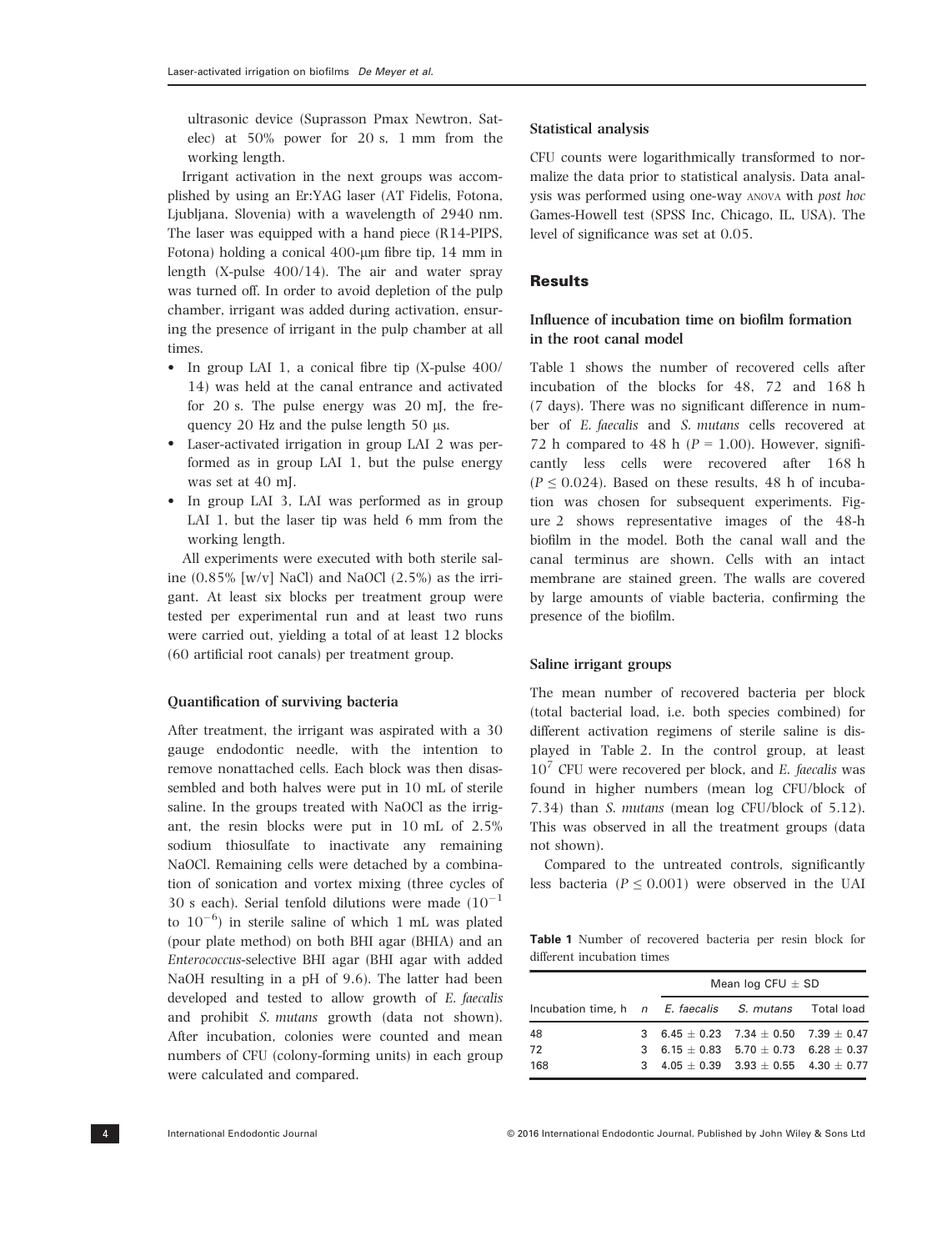

Figure 2 Representative fluorescence microscopy images of the biofilm on the canal wall in the untreated control samples.

Table 2 Mean number of recovered bacteria per block for different saline activation regimens

| Treatment          | n  | Mean log CFU | Std dev | Loa red |
|--------------------|----|--------------|---------|---------|
| Untreated controls | 66 | 7.51         | 0.25    | 0       |
| Syringe irrigation | 12 | 7.25         | 0.27    | 0.26    |
| <b>UAI</b>         | 12 | 6.99         | 0.31    | 0.52    |
| LAI <sub>1</sub>   | 17 | 6.34         | 0.31    | 1.17    |
| LAI <sub>2</sub>   | 18 | 5.88         | 0.59    | 1.63    |
| LAI <sub>3</sub>   | 12 | 5.89         | 0.58    | 1.62    |
|                    |    |              |         |         |

Mean log CFU, mean logarithmic number of colony-forming units; *n*, number of samples per group; std dev, standard deviation; log red, logarithmic reduction.

 $(0.52 \log_{10} \text{ reduction})$  and in all LAI groups  $(>1$  $log_{10}$  reduction), but not in the syringe irrigation group (only  $0.26 \text{ log}_{10}$  reduction).

LAI groups 2 and 3 had the highest bacterial reductions  $(>1.6 \log_{10}$  reduction). The results for both groups did not differ significantly from one another ( $P > 0.05$ ), but did significantly differ from all the other treatment groups ( $P \le 0.033$ ). The number of recovered bacteria in group LAI 1 was significantly different from all other treatment groups  $(P \le 0.033)$ .

# NaOCl irrigant groups

The mean number of recovered bacteria per block (total bacterial load) for different activation regimens of NaOCl is shown in Table 3. The use of NaOCl as the irrigant resulted in significant reductions in viable counts for all treatment groups  $(>2.2 \log_{10} \text{reduc-})$ tions,  $P \leq 0.001$ ) (Table 3). The highest reductions were observed in the UAI and LAI 2 and 3 groups, with 3.35, 3.37 and 3.35  $log_{10}$  reductions respectively. LAI Groups 2 and 3 resulted in significantly higher reductions in CFU per resin block than syringe irrigation ( $P < 0.05$ ). No other significant differences between groups were observed.

# **Discussion**

In the present study, a highly standardized setup was used to investigate the antimicrobial effect of different irrigant activation methods on a dual-species E. faecalis/S. mutans biofilm grown in artificial root canals. When saline was used as the irrigant, LAI yielded the greatest biofilm removal. With NaOCl as the irrigant however, greater reductions were obtained in all groups with no significant differences between the activation methods.

The main advantage of the in vitro root canal model developed is the high degree of standardization of experimental conditions due to exclusion of root canal anatomy, root canal preparation, and dentine composition as a variable which is the case when working with extracted (human) teeth. Also, the use of the model reduces working time as it is no longer necessary to collect, evaluate, prepare and sterilize extracted teeth. In this way, it is possible to execute more runs and to achieve larger test groups. Finally, the sectional halves allow exposure of the canals after treatment, enabling a more thorough method of removing surviving cells (through the combination of sonication and vortex mixing). This allows a better

Table 3 Mean number of recovered bacteria per block for different NaOCl activation regimens

| Treatment          | $\sqrt{n}$ | Mean log CFU | Std dev | Loa red |
|--------------------|------------|--------------|---------|---------|
| Untreated controls | 66         | 7.51         | 0.25    | 0       |
| Syringe irrigation | 18         | 5.29         | 1.08    | 2.22    |
| UAI                | 10         | 4.16         | 1.25    | 3.35    |
| LAI <sub>1</sub>   | 11         | 4.61         | 0.87    | 2.90    |
| LAI <sub>2</sub>   | 12         | 4.14         | 1.37    | 3.37    |
| LAI <sub>3</sub>   | 12         | 4.16         | 1.28    | 3.35    |
|                    |            |              |         |         |

Mean log CFU, mean logarithmic number of colony-forming units; n, number of samples per group; std dev, standard deviation; log red, logarithmic reduction.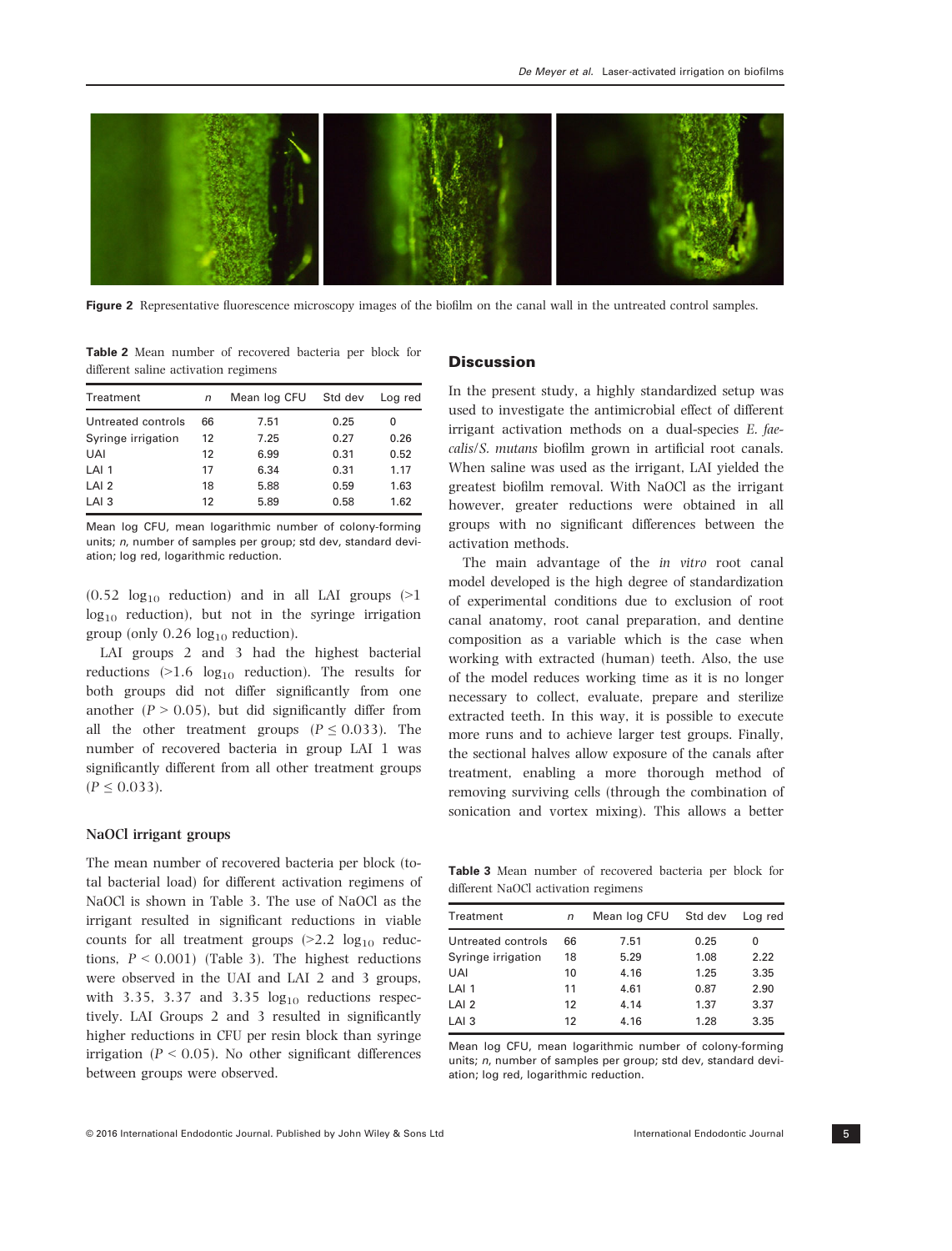sampling of remaining bacteria compared to the use of the paper point method of bacterial sampling as used in other studies (Peeters & Suardita 2011, Pedulla et al. 2012). Besides these advantages, this model also offers the possibility to study other variables such as canal dimensions, shape and curvature, the effect of grooves, the irrigation time and the use of intracanal medication.

Because the number of cells recovered after 72 h of incubation was not significantly different from the number obtained after 48 h of incubation, and significantly higher than that after 7 days, 48 h incubation time was chosen for in vitro biofilm formation. This duration of incubation might be rather short compared to other studies. For example, it has been proven by Shen et al. (2011) that bacteria in mature (3-week old) biofilms are more resistant to antimicrobial treatment than in young biofilms. In this respect, the biofilm in the present study is rather young and perhaps more susceptible to antimicrobial treatment. On the other hand, no consensus currently exists about appropriate setups and incubation times in order to develop a representative biofilm model, accentuating the importance of developing standardized intracanal microbial biofilm models for endodontic experiments. It is safe to say that in the present model a biofilm has been applied that consisted of two species and was grown into stationary phase, thus representing maximum cell numbers.

The total bacterial counts for S. mutans were always lower than those for E. faecalis. This was noticed in each treatment group. The lesser growth of S. mutans in the presence of E. faecalis, was also observed previously (Deng et al. 2009).

Sterile water was used as the irrigant in the first part of the study. No antibacterial agent was used because this part was designed to assess only the mechanical effects of irrigant activation. Reductions in bacterial counts after treatment with saline irrigant were low (between 0.26 and 1.63 log 10 reduction) and syringe irrigation did not result in a significant reduction compared to the untreated controls. The reduction in the UAI group was significant but low (0.5 log red). The highest reductions were obtained in the LAI groups (>1 log red). These results indicate the stronger mechanical effect of LAI compared to UAI and SI, which is attributed to the extremely turbulent action of the irrigant induced by pulsed erbium lasers. The reductions obtained with saline in the present study are in line with those in the study of Pedulla et al. (2012), albeit slightly higher. They found 0.06

and  $0.57 \log_{10}$  reductions in the SI and LAI (20 mJ) group respectively.

Interestingly, a higher pulse energy (40 instead of 20 mJ) and a deeper position of the fibre tip inside the canal (6 mm from working length instead of at the canal entrance), significantly increased the bacterial reduction. The effect of higher pulse energy can probably be explained by the resulting higher peak powers which yield larger primary cavitation bubbles at the fibre tip and hence greater liquid displacement and more violent shock waves. In LAI, the most intense fluid motions are located near the fibre tip (de Groot et al. 2009), which explains why placement of the fibre tip deeper inside the canal resulted in better biofilm removal than placement of the tip in the canal entrance.

These results are also in accordance with findings from other studies. Deleu et al. (2015) found that holding a flat fibre tip inside the root canal resulted in better debris removal from root canal irregularities than holding a conical fibre tip at the canal entrance.

However, besides antimicrobial efficiency, safety is another and equally important aspect of irrigation, and extrusion of irritating solutions beyond the apical foramen should be avoided at all times. One could argue that higher pulse energies and more apical fibre positioning pose higher risk of irrigant extrusion. Although George & Walsh (2008) found similar extrusion rates when the fibre tip was placed at 5 or 10 mm from the working length, and Arslan et al. (2015) found no significant difference in extrusion between pulses of 20 or 30 mJ, care has to be taken with these in vitro setups as these extrusion models are far from the clinical reality.

When NaOCl was used as the irrigant, reductions were greater for all treatment groups. Syringe irrigation now significantly decreased the intracanal load compared to the untreated controls. The only significant differences that remained between treatment groups were between syringe irrigation and LAI groups 2 and 3. Thus, in the present model, the chemical action of NaOCl seemed to be more important than the physical effects of the irrigant activation, thereby levelling off the differences between treatment groups. Also, the laser treatment did not seem to significantly increase the chemical action of NaOCl.

Whilst the bacterial reductions with NaOCl were far greater than those with saline, a substantial portion of the microbial load remained after NaOCl irrigation and activation. A possible explanation is the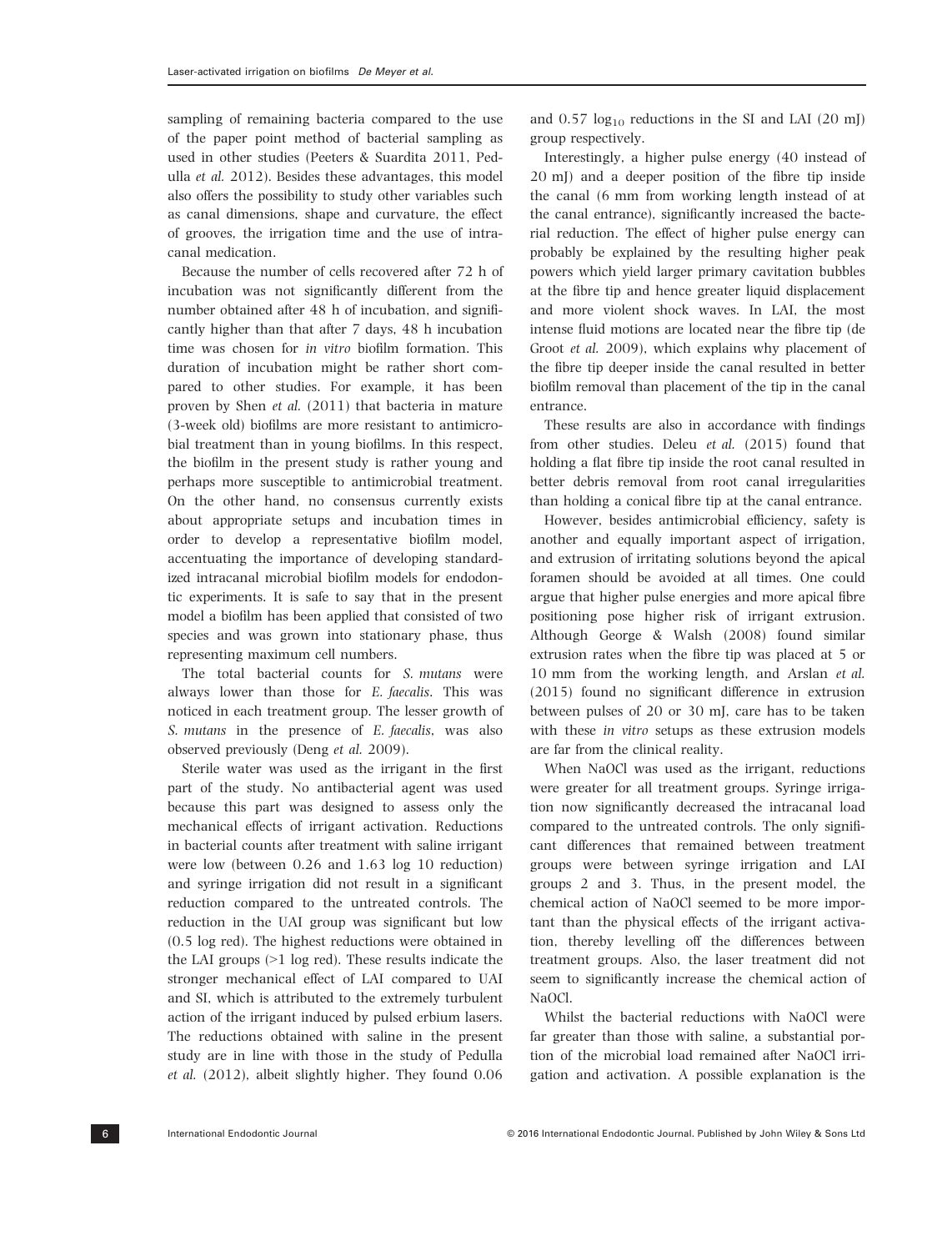limited contact time between NaOCl and the canal walls in the present study (less than 30 s).

Whilst the resin root canal model ensured optimal standardization of experimental conditions, possible drawbacks of the present model include the absence of dentine as the substratum for biofilm development, which may result in an altered adhesion of the biofilm to the surface. Also, the smooth resin walls of the canals, their perfectly round cross-sectional shape and straight course are different from the clinical situation and might impact on the fluid dynamics. In the absence of dentine, the effect of NaOCl in the present setup could also have been overestimated since in the root canal, NaOCl reacts with collagen, fluid and biomass within the dentine yielding less available chlorine for disinfection (Macedo et al. 2010). Another issue of the present model is the potential bacterial growth in the contact area of the resin blocks. Bacterial growth at the interface could not be excluded and this could be an explanation for the small differences in number of recovered bacteria between the treatment groups. Therefore, care should be taken to directly extrapolate the present results to the case of complicated natural root canal anatomy situations.

# Conclusion

Within the limitations of this in vitro set-up, laseractivated irrigation removed more biofilm than ultrasonically activated irrigation when using saline as the irrigant, indicating greater physical biofilm removal. The use of NaOCl resulted in greater biofilm reduction with no significant differences between treatment groups.

# Conflict of interest

The authors have stated explicitly that there are no conflicts of interest in connection with this article.

# **References**

- Arslan H, Capar ID, Saygili G, Gok T, Akcay M (2014) Effect of photon-initiated photoacoustic streaming on removal of apically placed dentinal debris. International Endodontic Journal 47, 1072–7.
- Arslan H, Akcay M, Ertas H, Capar ID, Saygili G, Mese M (2015) Effect of PIPS technique at different power settings on irrigating solution extrusion. Lasers in Medical Science 30, 1641–5.
- Blanken J, Verdaasdonk R (2007) Cavitation as a working mechanism of the Er, Cr:YSGG laser in endodontics: a

visualization study. Journal of Oral Laser Applications 7, 97–106.

- Boutsioukis C, Lambrianidis T, Kastrinakis E (2009) Irrigant flow within a prepared root canal using various flow rates: a Computational Fluid Dynamics study. International Endodontic Journal 42, 144–55.
- Christo JE, Zilm PS, Sullivan T, Cathro PR (2015) Efficacy of low concentrations of sodium hypochlorite and low-powered Er, Cr:YSGG laser activated irrigation against an Enterococcus faecalis biofilm. International Endodontic Journal 49, 279–86.
- De Moor RJ, Blanken J, Meire M, Verdaasdonk R (2009) Laser induced explosive vapor and cavitation resulting in effective irrigation of the root canal. Part 2: evaluation of the efficacy. Lasers in Surgery and Medicine 41, 520–3.
- De Moor RJ, Meire M, Goharkhay K, Moritz A, Vanobbergen J (2010) Efficacy of ultrasonic versus laser-activated irrigation to remove artificially placed dentin debris plugs. Journal of Endodontics 36, 1580–3.
- Deleu E, Meire MA, De Moor RJ (2015) Efficacy of laserbased irrigant activation methods in removing debris from simulated root canal irregularities. Lasers in Medical Science 30, 831–5.
- Deng DM, Hoogenkamp MA, Exterkate RA et al. (2009) Influence of Streptococcus mutans on Enterococcus faecalis biofilm formation. Journal of Endodontics 35, 1249– 52.
- Divito E, Peters OA, Olivi G (2012) Effectiveness of the erbium:YAG laser and new design radial and stripped tips in removing the smear layer after root canal instrumentation. Lasers in Medical Science 27, 273–80.
- Esenaliev RO, Oraevsky AA, Letokhov VS, Karabutov AA, Malinsky TV (1993) Studies of acoustical and shock waves in the pulsed laser ablation of biotissue. Lasers in Surgery and Medicine 13, 470–84.
- Falk KW, Sedgley CM (2005) The influence of preparation size on the mechanical efficacy of root canal irrigation in vitro. Journal of Endodontics 31, 742–5.
- George R, Walsh LJ (2008) Apical extrusion of root canal irrigants when using Er:YAG and Er, Cr:YSGG lasers with optical fibers: an in vitro dye study. Journal of Endodontics 34, 706–8.
- George R, Meyers IA, Walsh LJ (2008) Laser activation of endodontic irrigants with improved conical laser fiber tips for removing smear layer in the apical third of the root canal. Journal of Endodontics 34, 1524–7.
- de Groot SD, Verhaagen B, Versluis M, Wu MK, Wesselink PR, van der Sluis LW (2009) Laser-activated irrigation within root canals: cleaning efficacy and flow visualization. International Endodontic Journal 42, 1077–83.
- Gu LS, Kim JR, Ling J, Choi KK, Pashley DH, Tay FR (2009) Review of contemporary irrigant agitation techniques and devices. Journal of Endodontics 35, 791–804.
- Guidotti R, Merigo E, Fornaini C, Rocca JP, Medioni E, Vescovi P (2014) Er:YAG 2,940-nm laser fiber in endodontic